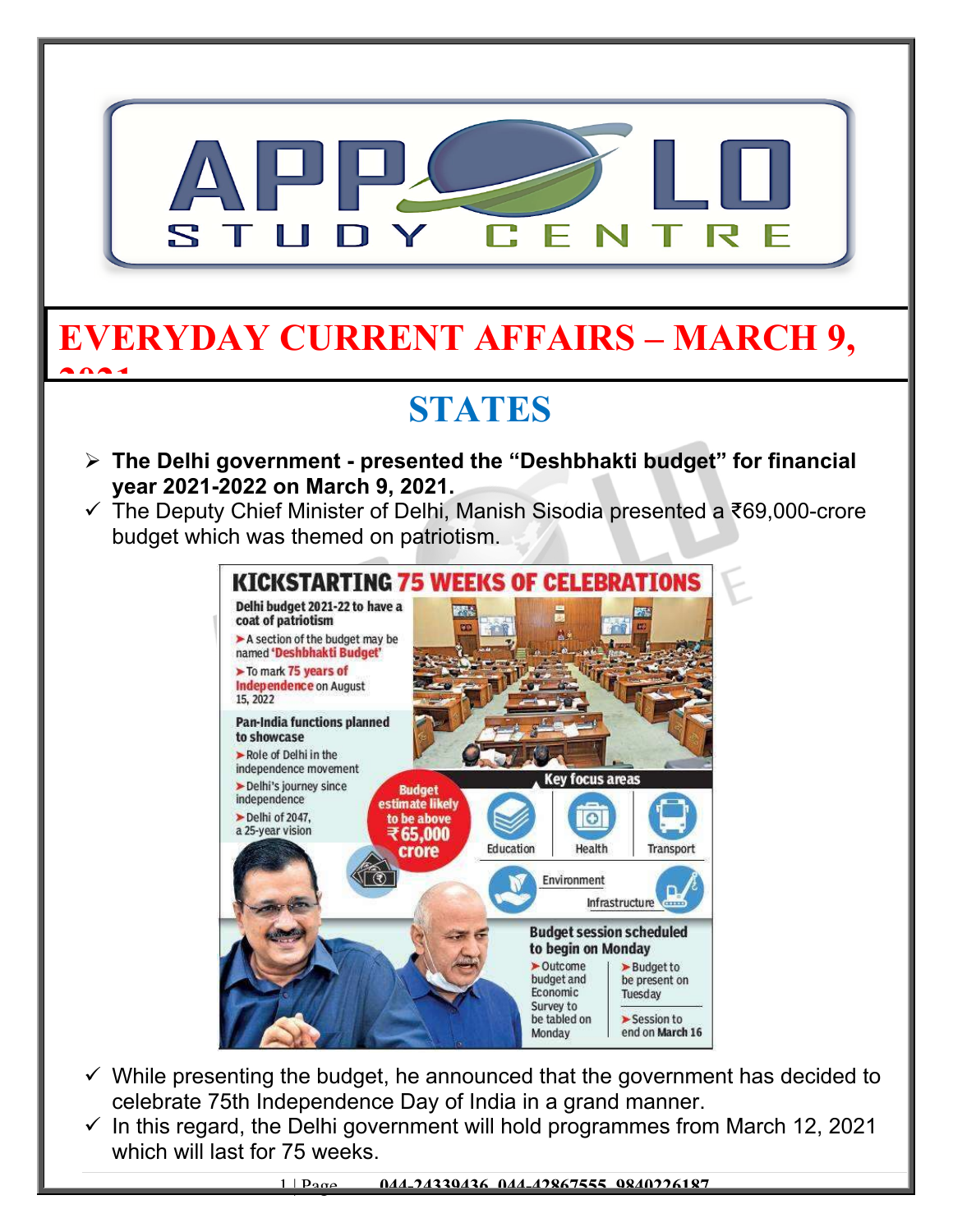- $\checkmark$  Under the "Deshbhakti Budget", government has proposed to allocate Rs. 45 crore to install high masts so as to hoist the national flag at 500 places in Delhi.
- $\checkmark$  Further, the Government proposed that the Deshbhakti period will be organised in the city schools.
- $\checkmark$  The government sought to increase the per capita income of the Delhi in order to reach to the level of Singapore by year 2047.
- $\checkmark$  The government will also allocate Rs.10 crores for the programmes on Bhagat Singh's life during the Deshbhakti celebrations.
- $\checkmark$  This year's budget accounts for the budget outlay of more than 6.1% than the budget presented for financial 2020-21.
- **Odisha has decided to set up the dedicated "District Investment Promotion Agencies (DIPA)" in 30 districts of the state.**
- $\checkmark$  The DIPA will help in promoting and facilitating the investment in the state apart from monitoring the progress of projects
- $\checkmark$  They will operate under the respective District Collector and will be established at the District Collectorate
- $\checkmark$  The District Collector will be supported by the team of professionals to provide the investment facilitation, project monitoring and to promote the local entrepreneurship.
- $\checkmark$  It will be set up in phased manner from April 2021 to December 2021.
- $\checkmark$  The performance of the DIPAs will be monitored by the "State Level Single" Window Clearance Authority".

## **NATIONAL**

- **The country's horticulture production is likely to touch an all-time high of 327 million tonnes (MT) in 2020-21 with potato and mango dominating the vegetables and fruits segments, respectively.**
- $\checkmark$  The estimates of horticulture crops in the 2020-21 crop year (July-June cycle) were released on March 8
- $\checkmark$  As per the estimates, an increase of nearly 2% is predicted over 2019-20 in production of fruits, vegetables, aromatic & medicinal plants and plantation crops.
- $\checkmark$  Output of spices and flowers has, however, shown a decline over the previous year.
- $\checkmark$  The horticulture production has once again overtaken foodgrain production in 2020-21 – a trend which has been visible since 2012-13.
- $\checkmark$  With an increase in output of potato by nearly 10%, the overall output of vegetables is estimated to be 194 million tonnes (MT) in 2020-21 compared to 189 MT in the previous crop year.
- $\checkmark$  Among the three most popular kitchen staples, tomatoes, onions and potatoes (TOP), onions recorded a marginal increase, while tomato production dropped by nearly 1MT in 2020-21 compared to 2019-20.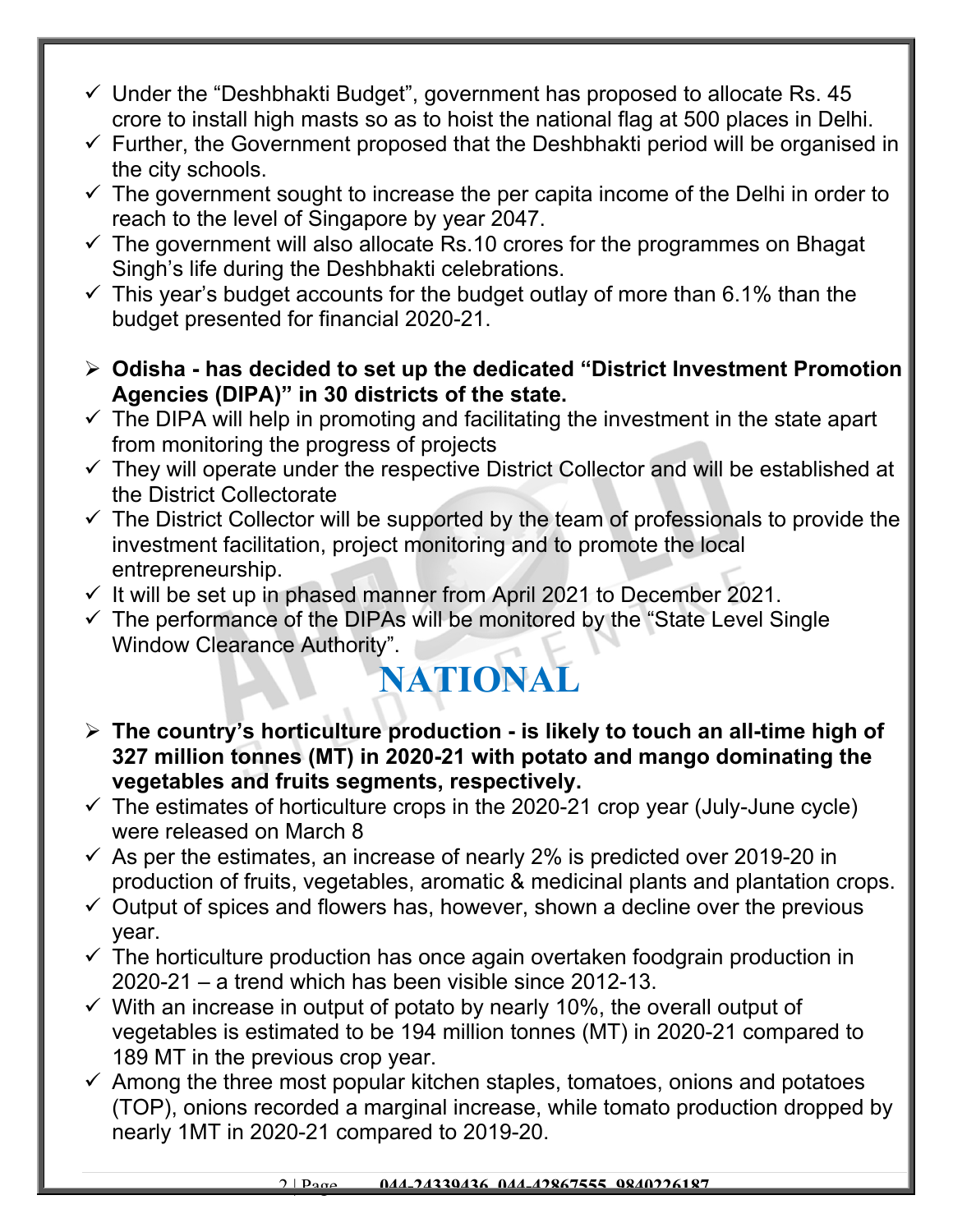- $\checkmark$  Considering the 'king of fruits' mango recording an increase of over 4% to 21MT, the overall production of fruits is estimated to be103MT in 2020-21 compared to 102MT in 2019-20
- $\checkmark$  Output of bananas too is estimated to be higher at 33.7MT for 2020-21 compared with 32.5MT last year.
- $\checkmark$  The ministry had last month released estimated output data of foodgrains, showing a new record of around 303 MT which is over 2% higher than the production in previous year.
- $\checkmark$  Record production of both horticulture crops and foodgrains can be attributed to good monsoon rainfall (9% higher than the long period average) and its better distribution in most states last year.
- **The Central Silk Board (CSB) under the Ministry of Textiles and the Ministry of Agriculture & Farmers Welfare - has signed a Memorandum of Understanding (MoU) for a "convergence model" in order to implement the "Agro-forestry in silk sector" under the "Sub-Mission on Agroforestry (SMAF) Scheme".**
- $\checkmark$  The MoU was signed in the presence of Union Minister of textile and Women & Child Development, Smriti Irani and the Minister of State for Agriculture & Farmers Welfare, Parshottam Rupala.
- $\checkmark$  The convergence model in the silk sector will be implemented with the aim of providing incentives to the farmers so as to implement the "sericulture-based Agroforestry models".
- $\checkmark$  The initiative in the sericulture sector is targeted to increase the size of sericulture host plants like Asan, Arjuna, Som, Soalu, Mulberry, BadaKesseru and Phanat on farmlands.
- $\checkmark$  The Central Silk Board will be the agency that will promote Agroforestry in silk sector.

## **SUPREME COURT VERDICT**

- **On March 8, the Supreme Court decided to examine whether to review the 50% limit on total quotas, as set out by the1992 verdict by a nine-judge bench**
- $\checkmark$  A five-judge Constitution bench of Justices Ashok Bhushan, L Nageswara Rao, S Abdul Nazeer, Hemant Gupta and S Ravindra Bhat decided to revisit the verdict in view of subsequent constitutional amendments and changed social dynamics
- $\checkmark$  The bench is examining the validity of the Maharashtra government's decision to grant reservation to Marathas
- $\checkmark$  The bench agreed to expand the ambit of the proceedings to settle the 50% ceiling and larger constitutional questions pertaining to reservation and issued notices to all states and Union territories.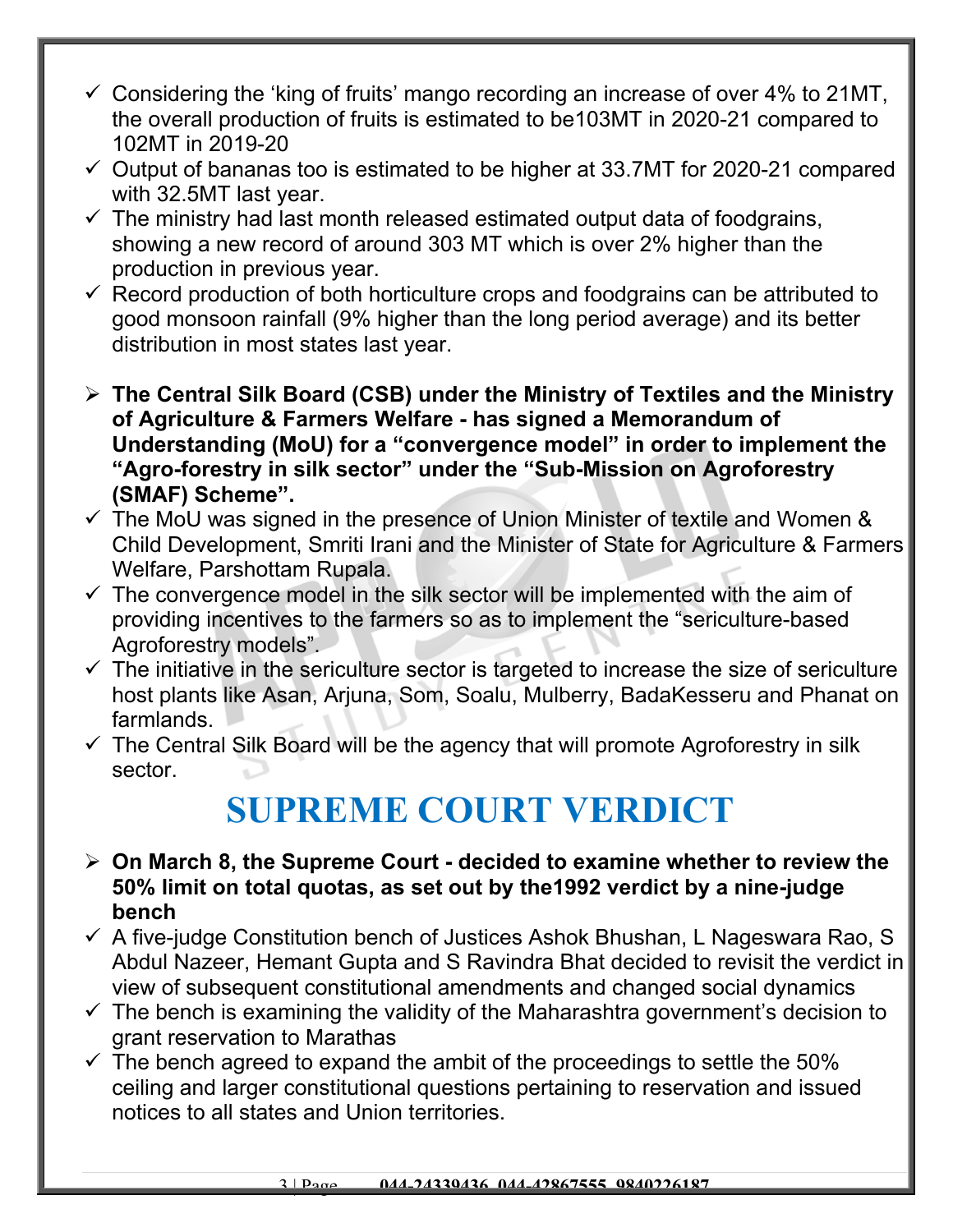$\checkmark$  The Indra Sawhney vs Union of India case verdict, delivered almost three decades ago, tried to strike a balance between promotion of social justice and the right to equality by fixing a cap of 50% on reservation.

| <b>7 STATES HAVE BREACHED CAP</b>                                                                                                                                                                                                                                                                                                   |                                                                                                                                    |
|-------------------------------------------------------------------------------------------------------------------------------------------------------------------------------------------------------------------------------------------------------------------------------------------------------------------------------------|------------------------------------------------------------------------------------------------------------------------------------|
| Reservation being extreme form of protective<br>measure should be confined to minority of seats.<br>Even though the Constitution does not lay down any specific<br>bar the principle of balancing equality ordains reservation,<br>of any manner, not to exceed 50%<br>-9-member SC bench on Nov 16, 1992 in Indra Sawhney judgment |                                                                                                                                    |
| $\triangleright$ Since the 1992 order, seven states<br>till now have passed laws breaching<br>the 50% ceiling on reservation:<br>Tamil Nadu, Maharashtra, Haryana,<br>Telangana, Andhra Pradesh,<br><b>Rajasthan and Chhattisgarh</b>                                                                                               | Apex court was<br>hearing challenge to<br>Maharashtra govt's<br>decision to extend<br>quota to Marathas by<br>disregarding 50% cap |

- $\checkmark$  Though the court in its verdict, known as the 11-judge Mandal Commission judgment, had said that 50% was a rule which could be breached under extraordinary circumstances, it has so far enforced the ceiling.
- $\checkmark$  The bench framed six questions to be adjudicated by it and asked all parties to formulate their submissions on these aspects.
- $\checkmark$  The bench will also examine Article 338B, Article 342(A) read with Article 366(26c) of the Constitution which were inserted by the Constitution (102nd Amendment) Act, 2018.
- $\checkmark$  The amendment deals with the constitutional status of the National Commission for Backward Classes.
- $\checkmark$  The court will also decide the power of state legislature to enact a legislation determining socially and economically backward classes and conferring benefits on the said community under its enabling power.

## **INTERNATIONAL**

- **On March 7, Switzerland has voted to ban the full facial coverings such as burqa and niqab in almost all the public places, without any exceptions**
- $\checkmark$  The proposal was passed following a public referendum which was supported by around 51.21% of voters.
- $\checkmark$  A total of 1,426,992 voters were in favour of the ban, while 1,359,621 were against, on a 50.8 percent turnout.
- $\checkmark$  According to a 2019 Federal Statistical Office survey, 5.5% of the Swiss population were Muslims, mostly with roots in the former Yugoslavia.
- $\checkmark$  Within Europe, Switzerland's neighbours France and Austria have banned full face coverings, alongwith Belgium, Bulgaria and Denmark.